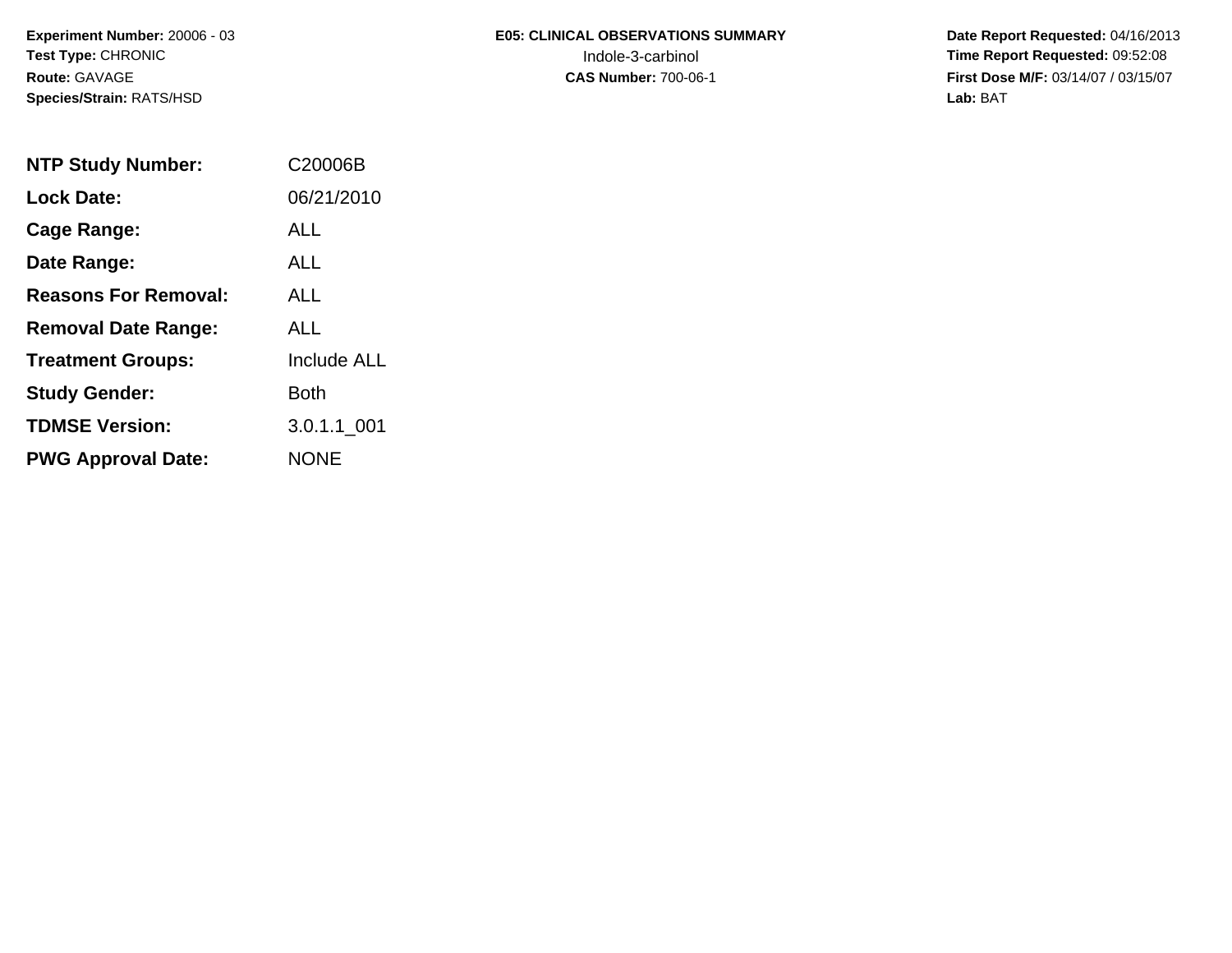**Experiment Number:** 20006 - 03**Test Type:** CHRONIC**Route:** GAVAGE**Species/Strain:** RATS/HSD

**SEX:** MALE

## **E05: CLINICAL OBSERVATIONS SUMMARY**

 **Date Report Requested:** 04/16/2013 Indole-3-carbinol **Time Report Requested:** 09:52:08 **First Dose M/F:** 03/14/07 / 03/15/07<br>Lab: BAT **Lab:** BAT

| <b>SEX: MALE</b>            | <b>WEEK: 104</b> |                        |                |                        |                |                   |                |                        |
|-----------------------------|------------------|------------------------|----------------|------------------------|----------------|-------------------|----------------|------------------------|
| <b>OBSERVATION</b>          | 0 mg/kg          |                        | 75 mg/kg       |                        | 150 mg/kg      |                   | 300 mg/kg      |                        |
|                             | <b>CURRENT*</b>  | TOTAL+                 | <b>CURRENT</b> | <b>TOTAL</b>           | <b>CURRENT</b> | <b>TOTAL</b>      | <b>CURRENT</b> | <b>TOTAL</b>           |
| <b>Abnormal Breathing</b>   | 0/0              | 1/50<br>DAY 645        | 0/0            | 0/50                   | 0/0            | 0/50              | 0/0            | 4/50<br><b>DAY 477</b> |
| <b>Clonic Seizures</b>      | 0/0              | 1/50<br>DAY 365        | 0/0            | 0/50                   | 0/0            | 0/50              | 0/0            | 0/50                   |
| <b>Diarrhea</b>             | 0/0              | 0/50                   | 0/0            | 0/50                   | 0/0            | 0/50              | 0/0            | 1/50<br>DAY 673        |
| <b>Eye Abnormality</b>      | 0/0              | 3/50<br>DAY 589        | 0/0            | 6/50<br>DAY 505        | 0/0            | 1/50<br>DAY 701   | 0/0            | 2/50<br>DAY 589        |
| Lethargic                   | 0/0              | 1/50<br><b>DAY 197</b> | 0/0            | 2/50<br>DAY 505        | 0/0            | 0/50              | 0/0            | 1/50<br>DAY 617        |
| <b>Mass</b><br>Appendage    | 0/0              | 3/50<br>DAY 533        | 0/0            | 2/50<br>DAY 645        | 0/0            | $2/50$<br>DAY 645 | 0/0            | 0/50                   |
| <b>Mass</b><br>Head         | 0/0              | 4/50<br><b>DAY 449</b> | 0/0            | 0/50                   | 0/0            | 1/50<br>DAY 673   | 0/0            | 3/50<br>DAY 617        |
| <b>Mass</b><br>Torso/Dorsal | 0/0              | 4/50<br>DAY 449        | 0/0            | 2/50<br><b>DAY 365</b> | 0/0            | 1/50<br>DAY 617   | 0/0            | 1/50<br>DAY 365        |

\* ANIMALS WITH OBSERVATION IN CURRENT PERIOD / TOTAL ANIMALS OBSERVED IN CURRENT PERIOD (WITHIN 30 DAYS OF RUN DATE)

+ ROW 1 = CUMULATIVE NO. OF ANIMALS WITH OBSERVATION / TOTAL ANIMALS STARTED ON STUDY ROW 2 = DAY OF ONSET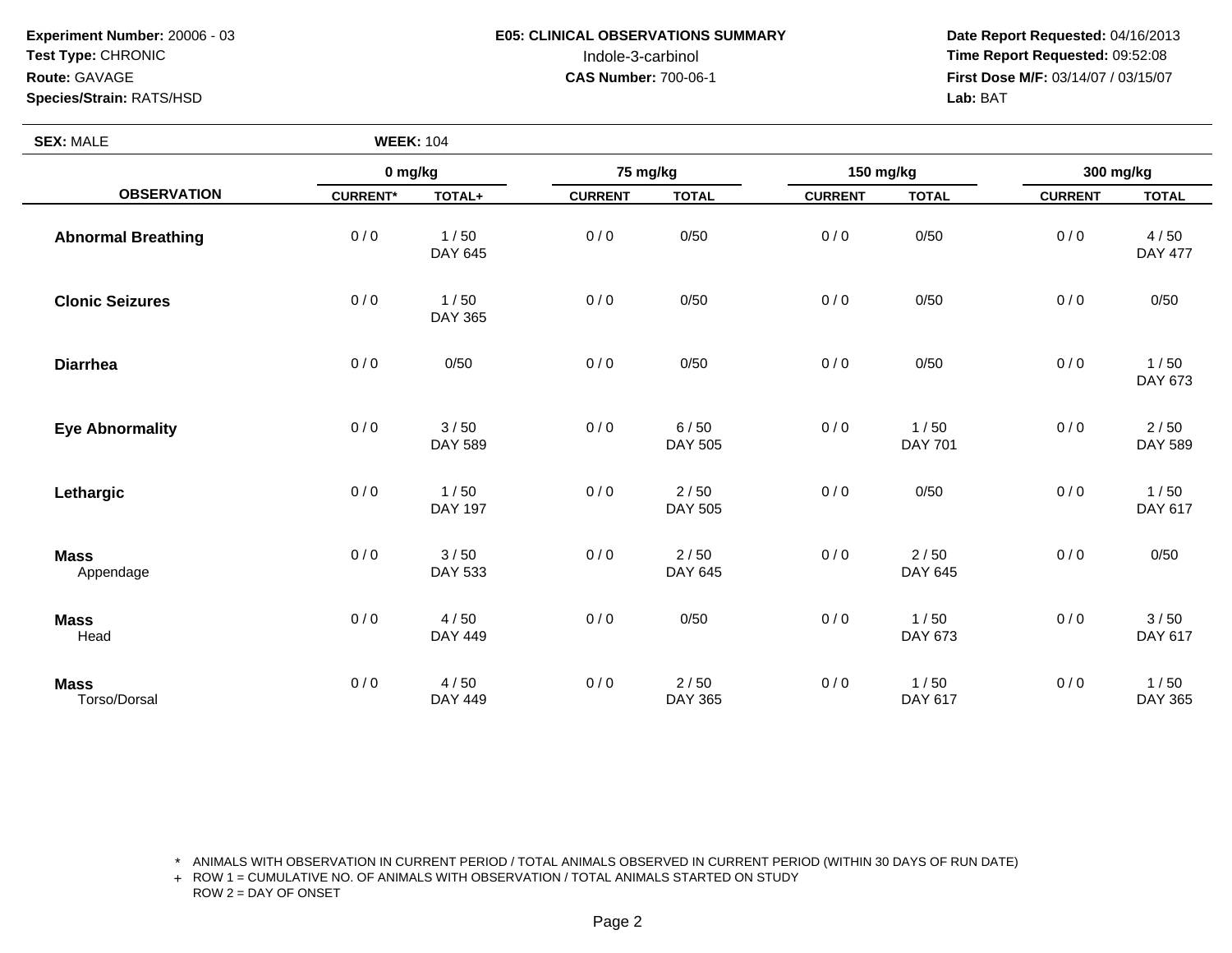**Experiment Number:** 20006 - 03**Test Type:** CHRONIC**Route:** GAVAGE**Species/Strain:** RATS/HSD

**SEX:** MALE

### **E05: CLINICAL OBSERVATIONS SUMMARY**

 **Date Report Requested:** 04/16/2013 Indole-3-carbinol **Time Report Requested:** 09:52:08 **First Dose M/F:** 03/14/07 / 03/15/07<br>**Lab: BAT Lab:** BAT

|                                       | 0 mg/kg         |                        | 75 mg/kg       |                        | 150 mg/kg      |                          | 300 mg/kg      |                        |
|---------------------------------------|-----------------|------------------------|----------------|------------------------|----------------|--------------------------|----------------|------------------------|
| <b>OBSERVATION</b>                    | <b>CURRENT*</b> | TOTAL+                 | <b>CURRENT</b> | <b>TOTAL</b>           | <b>CURRENT</b> | <b>TOTAL</b>             | <b>CURRENT</b> | <b>TOTAL</b>           |
| <b>Mass</b><br>Torso/Lateral          | 0/0             | 5/50<br>DAY 197        | 0/0            | 3/50<br>DAY 505        | 0/0            | $2/50$<br><b>DAY 253</b> | 0/0            | 1/50<br>DAY 589        |
| <b>Mass</b><br>Torso/Ventral          | 0/0             | 9/50<br>DAY 309        | 0/0            | 7/50<br><b>DAY 309</b> | 0/0            | $5/50$<br><b>DAY 365</b> | 0/0            | 6/50<br>DAY 393        |
| <b>Nasal/Eye Discharge</b>            | 0/0             | 12/50<br><b>DAY 29</b> | 0/0            | 13/50<br><b>DAY 29</b> | 0/0            | 14/50<br><b>DAY 29</b>   | 0/0            | 14/50<br>DAY 169       |
| <b>Ruffled Fur</b>                    | 0/0             | 1/50<br><b>DAY 561</b> | 0/0            | 2/50<br>DAY 589        | 0/0            | 0/50                     | 0/0            | 3/50<br><b>DAY 561</b> |
| <b>Thin</b>                           | 0/0             | $2/50$<br>DAY 421      | 0/0            | 3/50<br><b>DAY 505</b> | 0/0            | 4/50<br><b>DAY 225</b>   | 0/0            | 4/50<br><b>DAY 477</b> |
| <b>Tonic Seizures</b>                 | 0/0             | 0/50                   | 0/0            | 0/50                   | 0/0            | 0/50                     | 0/0            | 1/50<br>DAY 365        |
| <b>Ulcer/Abscess</b><br>Torso/Dorsal  | 0/0             | 0/50                   | 0/0            | 1/50<br>DAY 673        | 0/0            | 0/50                     | 0/0            | 0/50                   |
| <b>Ulcer/Abscess</b><br>Torso/Ventral | 0/0             | 1/50<br><b>DAY 449</b> | 0/0            | 2/50<br>DAY 505        | 0/0            | 1/50<br><b>DAY 281</b>   | 0/0            | 0/50                   |

\*\*\*END OF MALE DATA\*\*\*

\* ANIMALS WITH OBSERVATION IN CURRENT PERIOD / TOTAL ANIMALS OBSERVED IN CURRENT PERIOD (WITHIN 30 DAYS OF RUN DATE)

+ ROW 1 = CUMULATIVE NO. OF ANIMALS WITH OBSERVATION / TOTAL ANIMALS STARTED ON STUDY ROW 2 = DAY OF ONSET

**WEEK:** <sup>104</sup>

Page 3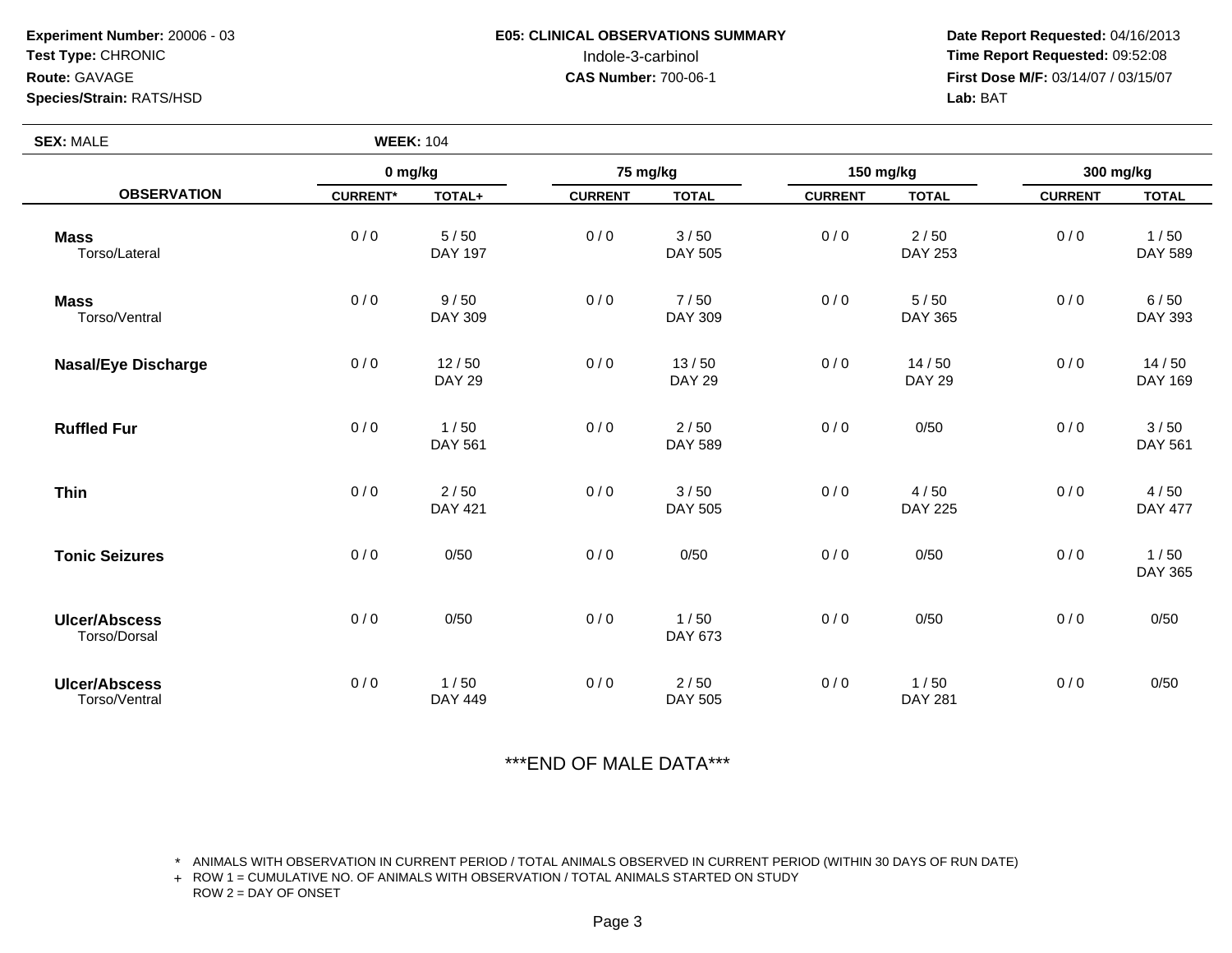**Experiment Number:** 20006 - 03**Test Type:** CHRONIC**Route:** GAVAGE

### **Species/Strain:** RATS/HSD

**SEX:** FEMALE

 **Date Report Requested:** 04/16/2013 Indole-3-carbinol **Time Report Requested:** 09:52:08 **First Dose M/F:** 03/14/07 / 03/15/07<br>Lab: BAT **Lab:** BAT

| <b>SEX: FEMALE</b>           | <b>WEEK: 105</b> |                         |                |                        |                |                         |                |                         |
|------------------------------|------------------|-------------------------|----------------|------------------------|----------------|-------------------------|----------------|-------------------------|
| <b>OBSERVATION</b>           | 0 mg/kg          |                         | 75 mg/kg       |                        | 150 mg/kg      |                         | 300 mg/kg      |                         |
|                              | <b>CURRENT*</b>  | TOTAL+                  | <b>CURRENT</b> | <b>TOTAL</b>           | <b>CURRENT</b> | <b>TOTAL</b>            | <b>CURRENT</b> | <b>TOTAL</b>            |
| <b>Abnormal Breathing</b>    | 0/0              | 0/50                    | 0/0            | 1/50<br><b>DAY 701</b> | 0/0            | 0/50                    | 0/0            | 0/50                    |
| <b>Diarrhea</b>              | 0/0              | 0/50                    | 0/0            | 0/50                   | 0/0            | 0/50                    | 0/0            | 1/50<br><b>DAY 701</b>  |
| <b>Mass</b><br>Appendage     | 0/0              | $2/50$<br>DAY 617       | 0/0            | 0/50                   | 0/0            | 1/50<br>DAY 533         | 0/0            | 0/50                    |
| <b>Mass</b><br>Head          | 0/0              | 0/50                    | 0/0            | 0/50                   | 0/0            | 0/50                    | 0/0            | 1/50<br><b>DAY 561</b>  |
| <b>Mass</b><br>Torso/Dorsal  | 0/0              | 1/50<br>DAY 449         | 0/0            | 0/50                   | 0/0            | 0/50                    | 0/0            | 0/50                    |
| <b>Mass</b><br>Torso/Lateral | 0/0              | 17/50<br><b>DAY 309</b> | 0/0            | 11/50<br>DAY 365       | 0/0            | 8/50<br><b>DAY 337</b>  | 0/0            | 11/50<br><b>DAY 421</b> |
| <b>Mass</b><br>Torso/Ventral | 0/0              | 20/50<br><b>DAY 253</b> | 0/0            | 17/50<br>DAY 365       | 0/0            | 15/50<br><b>DAY 141</b> | 0/0            | 15/50<br><b>DAY 253</b> |
| <b>Nasal/Eye Discharge</b>   | 0/0              | 0/50                    | 0/0            | 4/50<br>DAY 169        | 0/0            | 5/50<br>DAY 169         | 0/0            | 4/50<br><b>DAY 29</b>   |

\* ANIMALS WITH OBSERVATION IN CURRENT PERIOD / TOTAL ANIMALS OBSERVED IN CURRENT PERIOD (WITHIN 30 DAYS OF RUN DATE)

+ ROW 1 = CUMULATIVE NO. OF ANIMALS WITH OBSERVATION / TOTAL ANIMALS STARTED ON STUDY ROW 2 = DAY OF ONSET